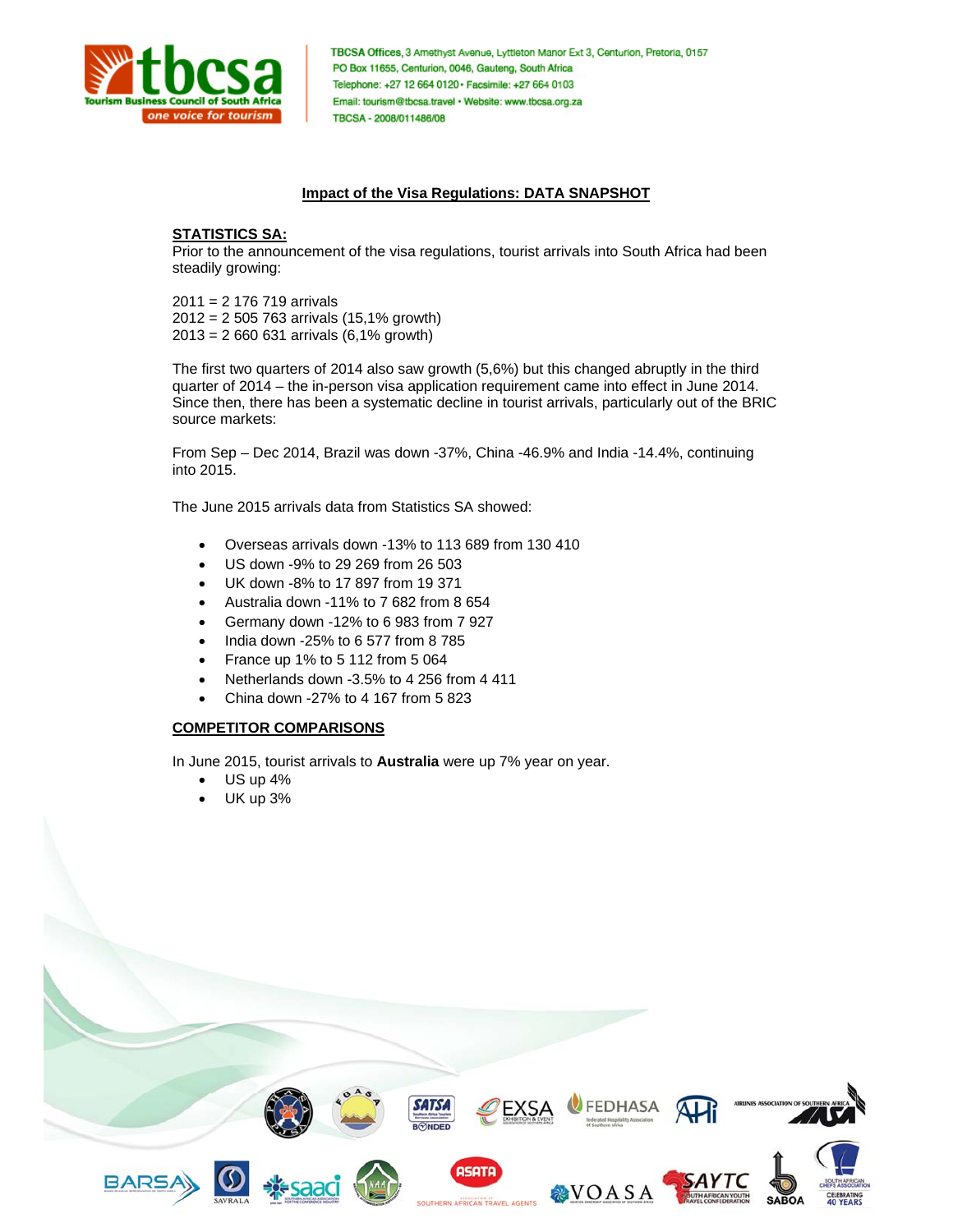- Germany up 12%
- India up 5%
- China up 21%

In June 2015, tourist arrivals to **Mauritius** were up 8% year on year.

- UK up 12%
- Germany up 3.5%
- India up 17.5%
- China up 60%

In June 2015, tourist arrivals to **Thailand** were up 53% year on year.

- UK up 9%
- US up 30%
- Germany up 6.5%
- India up 23%
- China up 187%

## **AASA:**

AASA (Airlines Association of Southern Africa) data for June, July and August 2015 showed a 44% decline in the number of children under the age of 18 travelling in and out of South Africa across all source markets when compared to the same period in 2014.

# **STATS SA:**

Based on Stats SA data for Jan – April 2015, this means that SA will lose 138 000 foreign air passengers per annum due to the regulations. However, as only 24% of foreign travellers enter/exit SA by air, when one includes all ports of entry (air, land and sea), South Africa is likely to lose 578 000 foreign tourists per annum due to the regulations.

According to SA Tourism, the average spend per passenger is R13 000, which amounts to R7.51bn revenue lost to the country.

## **TRAVEL AGENCY DST DATA:**

July 2014 saw a 21% decline year on year in air ticketing revenue for tickets purchased to South Africa, according to IATA's air ticketing data. There was a 22% decline in air ticketing revenue from the European market, a 6% decline from the North American Market, a 40% decline from South America and a 36% decline from Asia.

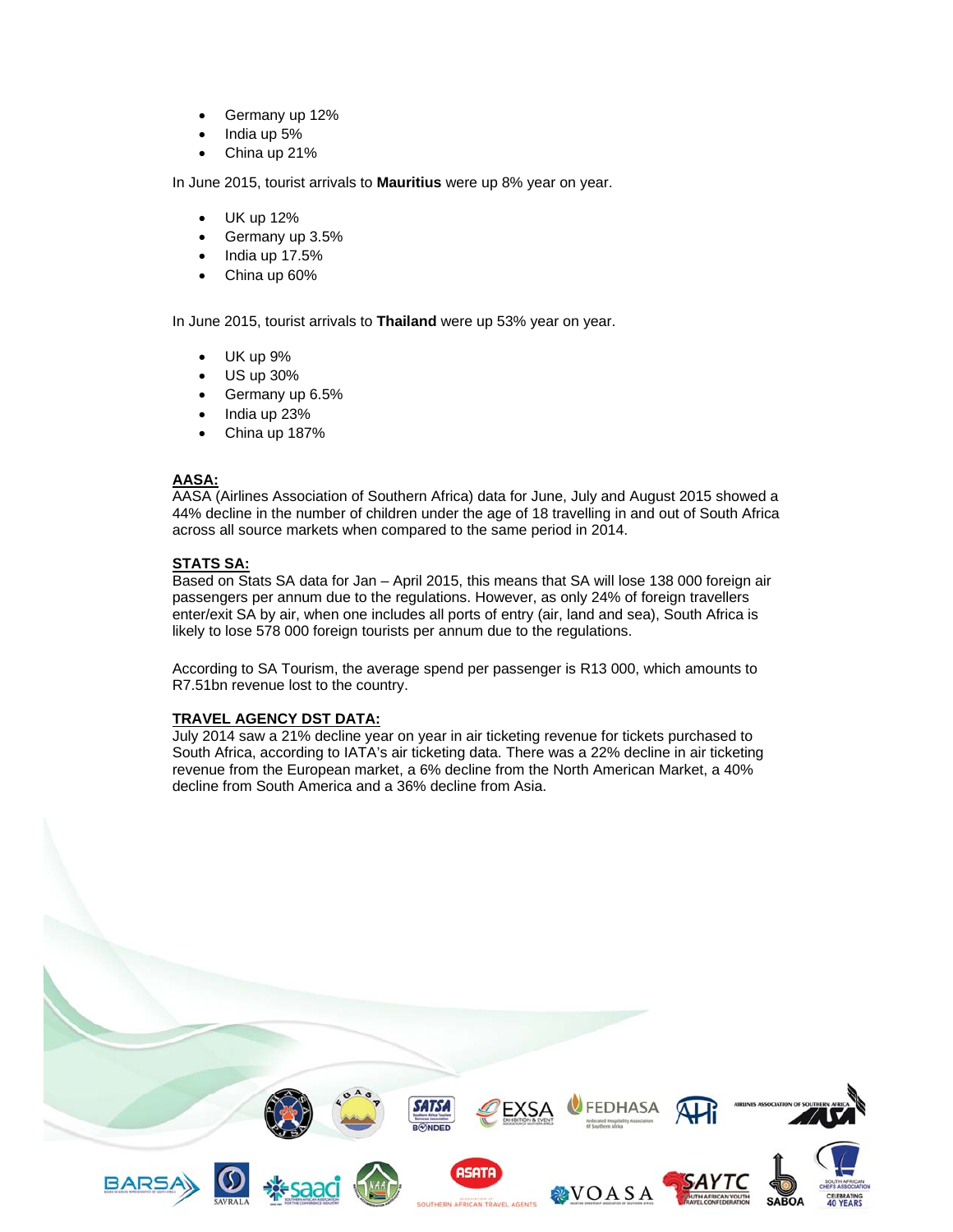

TBCSA Offices, 3 Amethyst Avenue, Lyttleton Manor Ext 3, Centurion, Pretoria, 0157 PO Box 11655, Centurion, 0046, Gauteng, South Africa Telephone: +27 12 664 0120 · Facsimile: +27 664 0103 Email: tourism@tbcsa.travel · Website: www.tbcsa.org.za TBCSA - 2008/011486/08

#### **FORWARD KEYS:**

An analysis of data based on reservations by intelligence firm ForwardKeys showed that international arrivals of families into SA increased by 1.8% between 01 September 2014 and 31 May 2015, but with effect from 01 June 2015 with the advent of the birth certificate requirements, they dropped by

 -9.8%. Reservations from the UK were down -3%, Germany -16%, US -18%, the Netherlands -3% and France and Sweden -29%.

#### **THE RESERVE BANK:**

Preliminary estimations have suggested that the level of gross travel receipts declined by 9% in the second quarter of 2015.

## **LESOTHO DISPENSATION**

The Department of Home Affairs has announced that minors from Lesotho will not need to produce an unabridged birth certificate (UBC) when crossing the border if they have a letter from a South African learning institution saying the institution holds the UBC in safe keeping. However, the Department has not clarified the definition of a learning institute or how the document will be verified by immigration officials.

According to *Tourism Update*, studies have shown that child trafficking is linked to the incidence of extreme poverty. The Institute for Trafficked, Exploited and Missing Persons identifies poverty as the root cause of international human trafficking, with a study establishing a strong correlation between a country's GDP and its odds of being a source or destination country for human trafficking. *Tourism Update* points out that it is ironic that a concession has been made for Lesotho, with a GDP per capita that is a fifth of South Africa, while the regulations throttle tourism growth from key source markets of the 79 countries in the world with a higher GDP per capita than SA, where trafficking is less likely.

## **JEWELLERY COUNCIL OF SA**

The jewellery industry has been severely affected by the stringent new VISA regulations. The